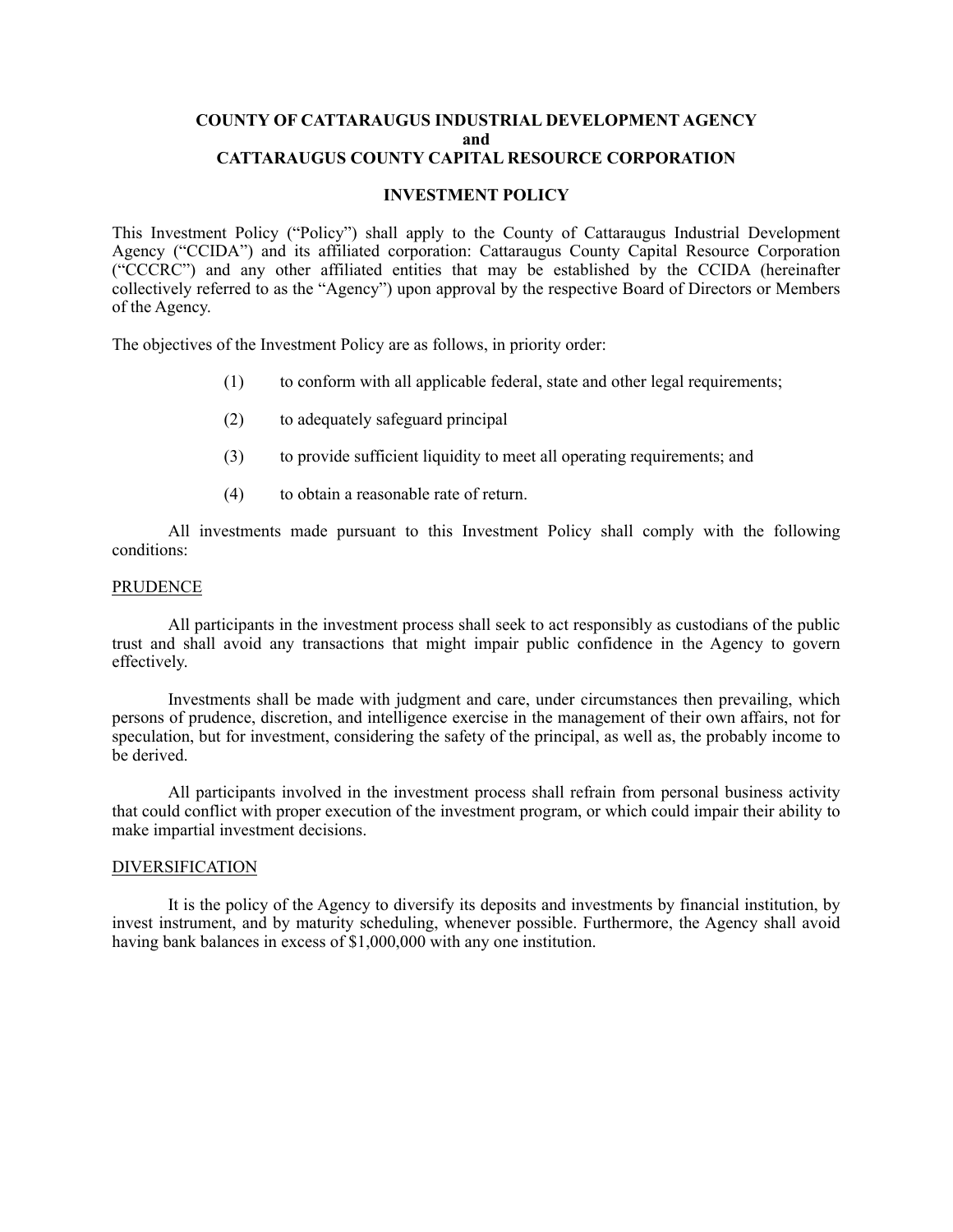# INTERNAL CONTROLS

The Executive Director is responsible for establishing and maintaining an internal control structure to provide reasonable, but not absolute, assurance that deposits and investments are safeguarded against loss from unauthorized use or disposition, that transactions are executed in accordance with management's authorization and recoded properly, and are managed in compliance with applicable laws and regulations. The Executive Director has the capability of completing up to \$250,000 total amount of investing/reinvesting. Any amounts above and beyond this amount in the aggregate must be approved by a majority of the Agency Board.

# COLLATERALIZING OF DEPOSITS

In accordance with the provisions of General Municipal Law, all deposits of the Agency, including certificates of deposit and special time deposits, in excess of the amount insured under the provisions of the Federal Deposit Insurance Act shall be secured:

by a pledge of "eligible securities" with an aggregate "market value" as provided by law, equal to the aggregate amount of deposits from the categories designated in the Appendix to this policy.

# SAFEKEEPING AND COLLATERALIZATION

Eligible securities used for collateralizing deposits shall be held by a custodial bank or trust company subject to security and custodial agreements.

The security agreement shall provide that eligible securities are being pledged to secure Agency deposits together with agreed upon interest, if any, and any costs or expense arising out of the collection of such deposits upon default. It shall also provide the conditions under which the securities may be sold, presented for payment, substituted or released and the events which will enable the Agency to exercise its rights against the pledged securities. In the event that the securities are not registered or inscribed in the name of the Agency, such securities shall be delivered in a form suitable for transfer or with an assignment in blank to the Agency or its custodial bank.

The custodial agreement shall provide that securities held by the bank or trust company, or agent of the custodian for Agency, be kept separate and apart from the general assets of the custodial bank or trust company and will not, in any circumstances, be commingled with or become part of the backing for any other deposit or other liabilities. The agreement should also describe that the custodian shall confirm the receipt, substitution, or release of the securities. The agreement shall provide for the frequency of revaluation of eligible securities and for the substitution of securities when a change in the rating of a security may cause ineligibility. Such agreement shall include all provisions necessary to provide the Agency a preferred interest in the securities.

Securities pledged as collateral for county deposits shall be monitored no less frequently than monthly.

#### PERMITTED INVESTMENTS

As authorized by law, the Agency authorizes the Executive Director invest moneys not required for immediate expenditure for terms not to exceed its projected cash flow needs in the following types of investments:

- (1) Special time deposit accounts;
- (2) Certificates of Deposit;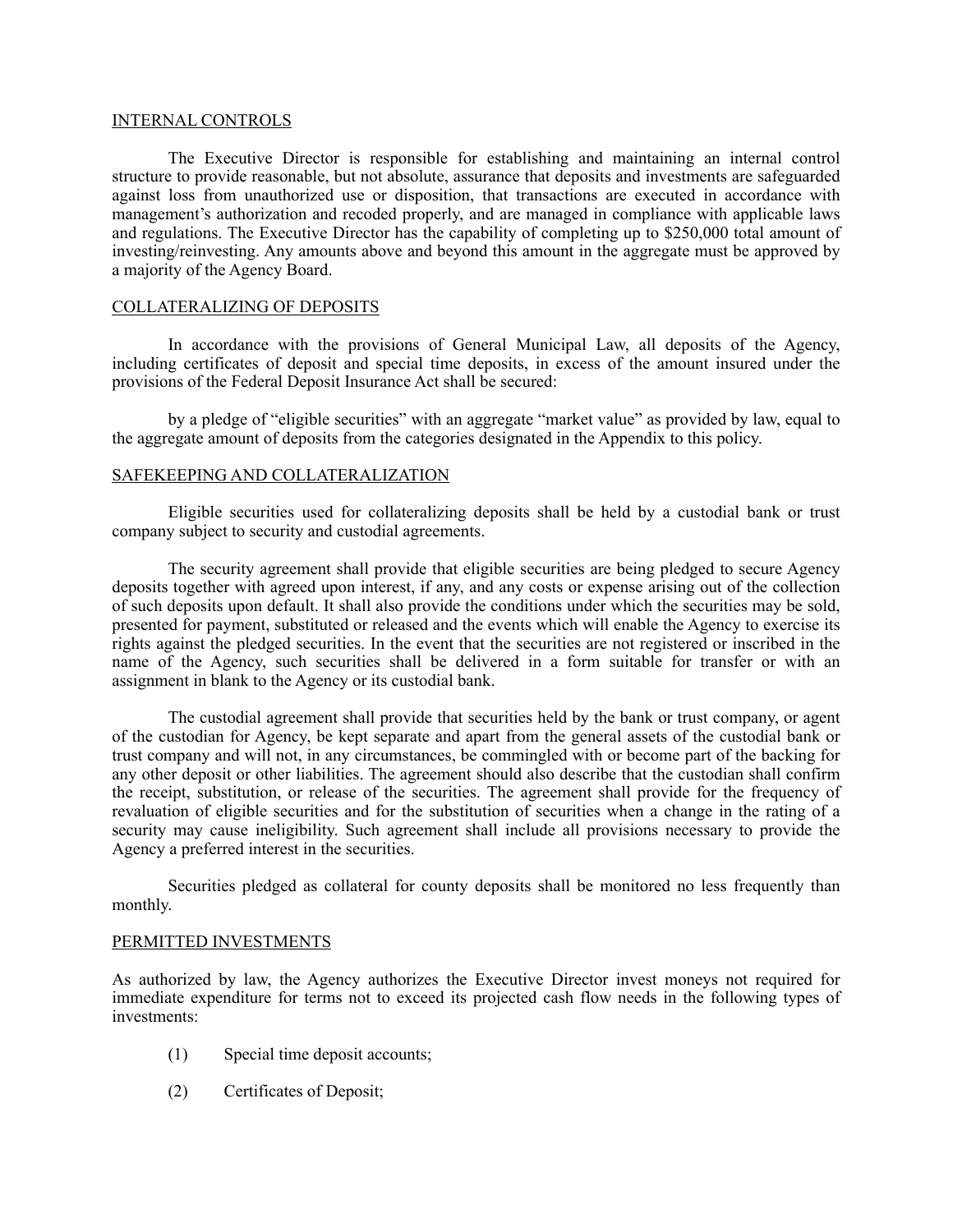- (3) Obligations of the United States of America;
- (4) Obligations of the State of New York;
- (5) Obligations guaranteed by agencies of the United States of America where the principal and interest are guaranteed by the United States of America; and
- (6) With permission of the State Comptroller, obligations issued pursuant to the LFL 24.00 or 25.00 (Revenue Anticipation Notes and Tax Anticipation Notes) by any municipality, school district, or district corporation other than the County.

# TRANSFER FROM PERMITTED INVESTMENTS

The Executive Director, the Agency's Chief Financial Officer or the Executive Assistant with approval from the Agency's Chairman has the capability to transfer from permitted investment(s) to satisfy agency cash flow needs up to \$30,000 per transaction with the aggregate of \$60,000 with the money directly put only into the agencies checking account. The Board will be made aware of the transaction/transfer at the following Agency's Board Meeting. The Board will be presented supporting documentation showing transfer/transaction at the next scheduled Board Meeting.

### AUTHORIZED FINANCIAL INSTITUTIONS AND DEALERS

The Agency shall maintain a list of financial institutions and dealers approved for investment purposes. All financial institutions with which the local government conducts business must be credit worthy. Banks shall provide their most recent Consolidated Report of Condition (Call Report) at the request of the Agency. Security dealers not affiliated with a bank shall be required to be classified as reporting dealers affiliated with the New York Federal Reserve Bank, as primary dealers. The Executive Director is responsible for evaluating the financial position and maintaining a listing of proposed depositaries, trading partners and custodians. Such listing shall be evaluated at least annually.

### PURCHASE OF INVESTMENTS

All purchased obligations, unless registered or inscribed in the name of the Agency, shall be purchased through, delivered to and held in the custody of a bank or trust company. Such obligations shall be purchased, sold or presented for redemption or payment by such bank or trust company only in accordance with prior written authorization from the Executive Director. All such transactions shall be confirmed in writing to the Agency by the bank or trust company. Any obligation held in the custody of a bank or trust company shall be held pursuant to a written custodial agreement as described in General Municipal Law.

The custodial agreement shall provide that securities held by the bank or trust company, as agent of and custodian for the Agency, will be kept separate and apart from the general assets of the custodial bank or trust company and will not, in any circumstances, be commingled with or become part of the backing for any other deposit or other liabilities. The agreement shall describe how the custodian shall confirm the receipt and release of the securities. Such agreement shall include all provision necessary to provide the Agency a perfected interest in the securities.

### OPERATIONS. AUDIT AND REPORTING

The Executive Director and a majority of the Board of Directors of the Agency shall authorize the purchase and sale of all securities and certificates of deposit on behalf of the Agency. Oral directions concerning the purchase or sale of securities shall be confirmed in writing. The Agency shall pay for purchased securities upon the delivery or book-entry thereof.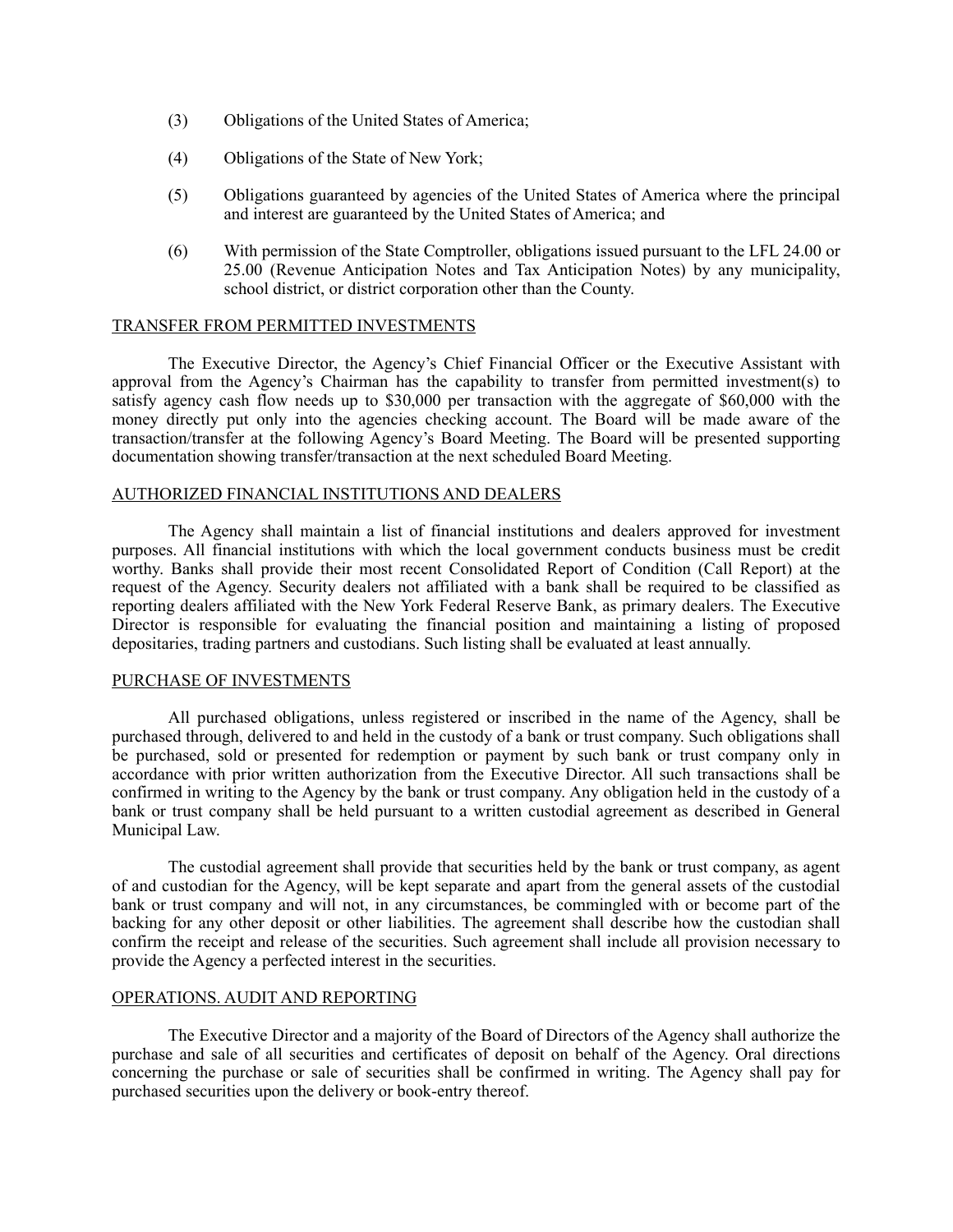The Agency will encourage the purchase and sale of securities and certificates of deposit through a competitive or negotiated process involving telephone solicitation of at least two bids for each transaction.

At the time independent auditors conduct the annual audit of the accounts and financial affairs of the Agency, the independent auditors shall audit the investment of the Agency for compliance with the provisions of these Investment Guidelines.

Within 60 days of the end of each of the first three quarters of the fiscal year, the Executive Director shall prepare and submit to the Agency yearly investment report which indicates new investment, the inventory of existing investment, and other such matters as the Executive Director deems appropriate.

Within 120 days of the end of the fiscal year, the Executive Director shall prepare and submit to the Agency an annual invest report, recommendations for change in these Investment Guidelines; the investment income record; a total of fees, commissions or other charges, if any, paid to a Custodial Bank and other such matters at the Executive Director deems appropriate.

The Agency shall review this Investment Policy and Guidelines annually.

The provisions of the Investment Policy and Guidelines, and any amendments hereto, shall take effect prospectively, and shall not invalidate the prior selection of any Custodial Bank or prior investment.

> Amended and adopted this 22nd day of March, 2022 by the respective Boards of each corporation referenced above.